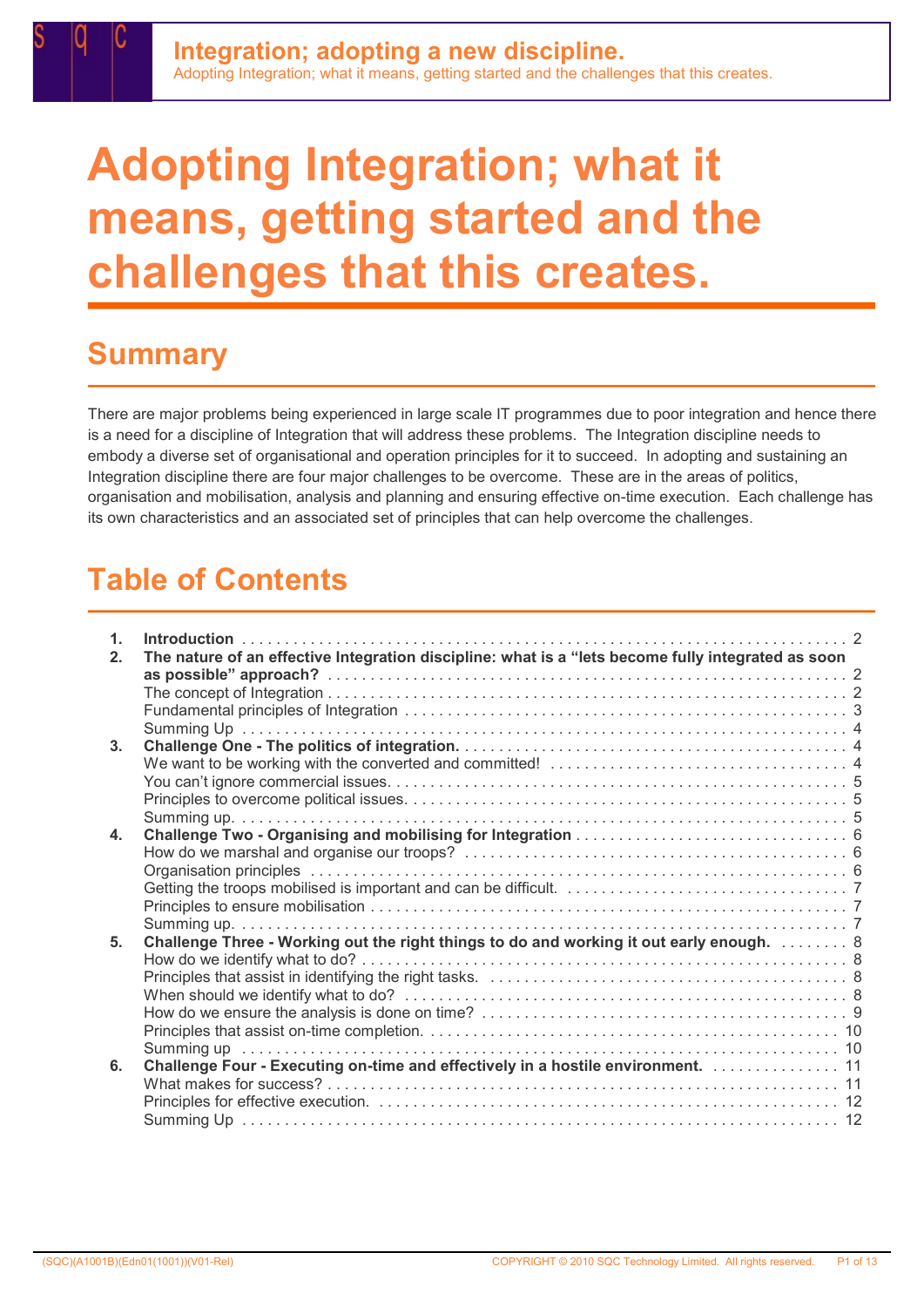# 1. Introduction

This is the second in a series of articles on the topic of Integration. The first article in this series [reference 1] discussed how IT projects experience major problems as a result of integration problems. It went on to introduce the concept of having Integration as an organised, planned and staffed practice focussing on prevention and rapid cure of integration issues. Readers who have not done so are advised to read this original article before proceeding with this one.

This article now considers what it actually means to have a "lets become integrated as soon as possible" approach and then considers the main challenges faced when adopting approach. It explains the important characteristics that must be present in practices that embody this approach. It then focusses on the four main challenges that must be addressed to successfully introduce and operate such an approach. This is presented in five sections covering:

- The nature of an effective Integration discipline.
- Challenge one the political and cultural environment.
- Challenge two organisation and mobilisation.
- Challenge three analysis and tasking.
- Challenge four effective on-time execution.

# 2. The nature of an effective Integration discipline: what is a "lets become fully integrated as soon as possible" approach?

If it is recognised that there is an integration issue and that something has to be done about it then the question remains; what to do? What will address this problem? Obviously we think the answer, or at least a major part of it, lies with incorporating Integration into the process; but what does that mean?

### The concept of Integration

To address the problem a discipline of Integration is added to the programme's activities. This involves the use of resources, management time, schedule time and system / environment time to do stuff that will tackle the integration threat. There are two aspects to this.

The first aspect is the embedding into the programme of a set of preventative and curative integration tasks along with the tasks necessary to prepare adequately for each of these primary tasks. These tasks need to be focussed on the main integration risks. Their job is to intercept development activities to prevent integration faults from being created and delivered within the system. Where this fails their job is to detect diagnose and eliminate them as quickly as possible.

The second orthogonal aspect is establish the right organisational structure and mind set to permit these tasks to be done effectively. Actually this second element is the most fundamental and is the most important to get right. With the right organisation and culture the selection and execution of tasks will emerge organically. Without the right structures no effective Integration can occur.

These two aspects are embodied in a small number of principles that are the dominant factors in creating an effective Integration discipline. An organisation that builds an Integration discipline using these principles will be on the road to success. One that ignores them will not achieve the improvements they are aiming for.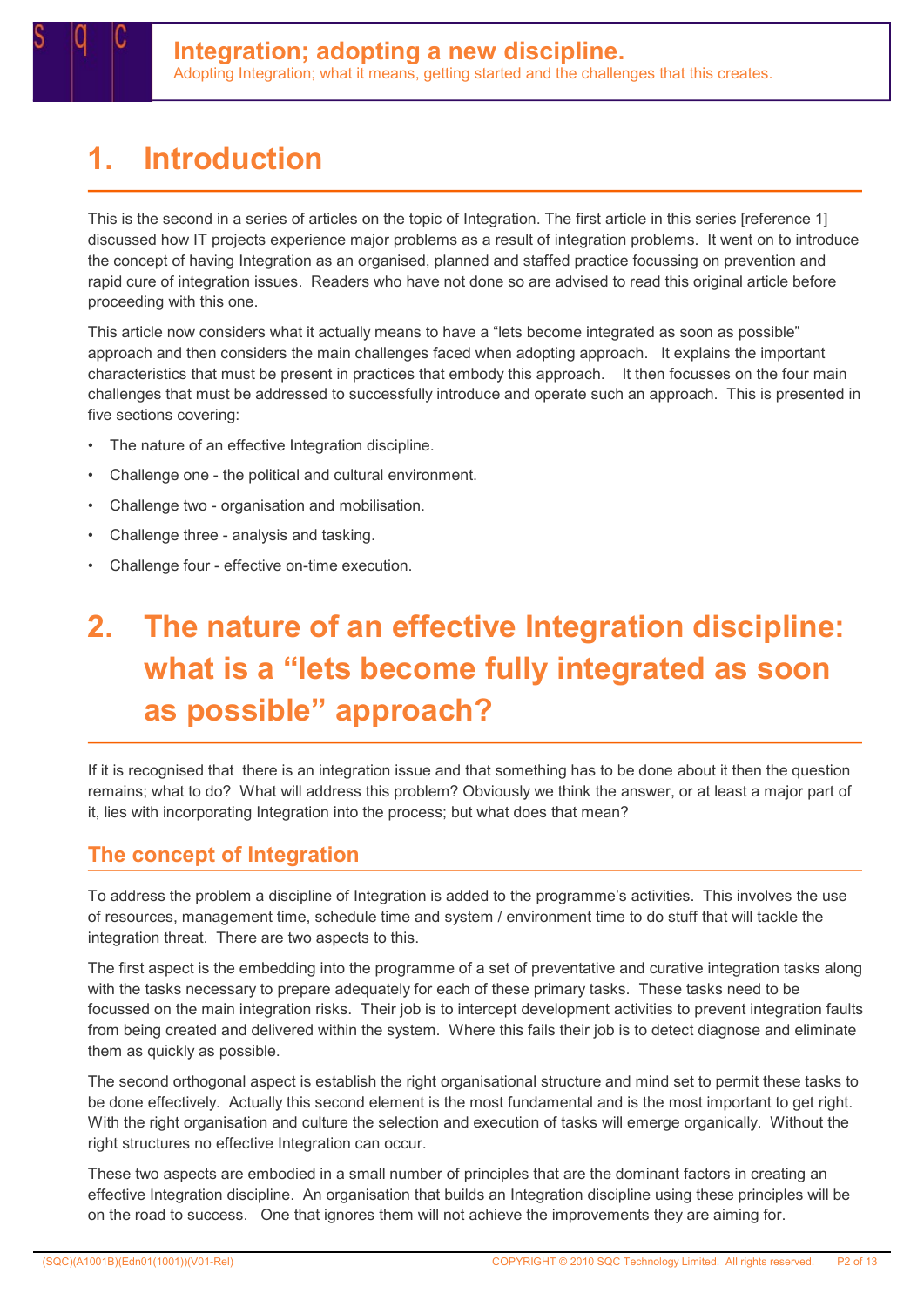### Fundamental principles of Integration

Effective disciplines are founded on sound principles. It is important to understand and apply the principles that will make Integration effective. The principles are more important than the detailed practices and processes which can vary from environment to environment. The Tier One Integration principles are presented in Table 1.

| <b>Table 1: Tier One Principles</b> |                                                                                                                                                                                                                                                                                                                                                                                                                                                  |  |  |
|-------------------------------------|--------------------------------------------------------------------------------------------------------------------------------------------------------------------------------------------------------------------------------------------------------------------------------------------------------------------------------------------------------------------------------------------------------------------------------------------------|--|--|
| $P-1$                               | Integration can only be done effectively whilst all of the key contributors and leaders are convinced of<br>the need to do it and to do it right. So the principle is that the wider organisation must be convinced<br>of the need to adopt the Integration discipline.                                                                                                                                                                          |  |  |
| $P-2$                               | Burden sharing is essential and integration tasks need to be performed by the most appropriate part of<br>the wider organisation. Integration is a shared cooperative activity and not an activity for one part of<br>one organisation.                                                                                                                                                                                                          |  |  |
| $P-3$                               | The role and nature of the integration activity must be recognised, accepted and fully supported by all<br>of the organisations and functions that success depends upon. Commitment from all parties is vital.<br>Failure to achieve the necessary commitment or to work towards common goals will result in failure.                                                                                                                            |  |  |
| $P-4$                               | The remit of Integration is to get things working as rapidly as possible; not to wait till a system with<br>problems is delivered, find a problem and then to wait for someone else to diagnose it and address it.                                                                                                                                                                                                                               |  |  |
| $P-5$                               | To be effective Integration has to focus as much on prevention as it does on detection and cure.<br>Without effective prevention the frontline integration activities will become swamped. That said;<br>expect to do and prepare for a lot of curing.                                                                                                                                                                                           |  |  |
| $P-6$                               | Whilst prevention is a priority there will always be problems and the so Integration must plan and<br>prepares to make effective progress when problems are encountered. The Integration team expect to<br>'debug' and prepare for this. They expect to need to workaround problems until they are fixed. They<br>don't expect things to go to plan but they need a plan; they need a plan that is inherently flexible and<br>adaptive.          |  |  |
| $P-7$                               | Integration is a technical activity that requires a diverse team with comprehensive understanding of<br>the technical architecture and of the technologies in use. The team needs to be self contained and<br>able to deal with technical issues rapidly. It cannot wait for external support on key technologies or<br>design issues as this would cause delay.                                                                                 |  |  |
| $P-8$                               | The team needs the right skills, tools and equipment to operate effectively. Missing skills and<br>inappropriate dependency on ad-hoc arrangements or on external support will introduce crippling<br>delays. Failure to provide or prepare tools in advance will result in further delays once work reaches<br>the state where the tools are needed. It is better to have a tool ready that is never needed than to<br>have a need and no tool. |  |  |
| $P-9$                               | Timely decision making is required when fundamental problems that block progress are identified.<br>Rapid resolution of design and implementation issues must be embedded into the Integration activity.<br>The team must be empowered to make or drive these decisions.                                                                                                                                                                         |  |  |
| $P-10$                              | Preparation is everything. The team must be a team and not a collection of individuals by the time the<br>real works starts. Knowledge must be developed and shared. The operation must be planned in<br>advance, all necessary infrastructure and tools must be in place and wherever possible the operation<br>should be rehearsed.                                                                                                            |  |  |
| $P-11$                              | Integration needs to be introduced incrementally. Do not be over ambitious on early cycles. Limit the<br>scope, the resources and the promised benefits on the first cycle. Grow incrementally cycle on cycle<br>until the optimum level of investment is reached. Be aware of the law of diminishing returns; there will<br>reach a point where further effort on integration is not justified.                                                 |  |  |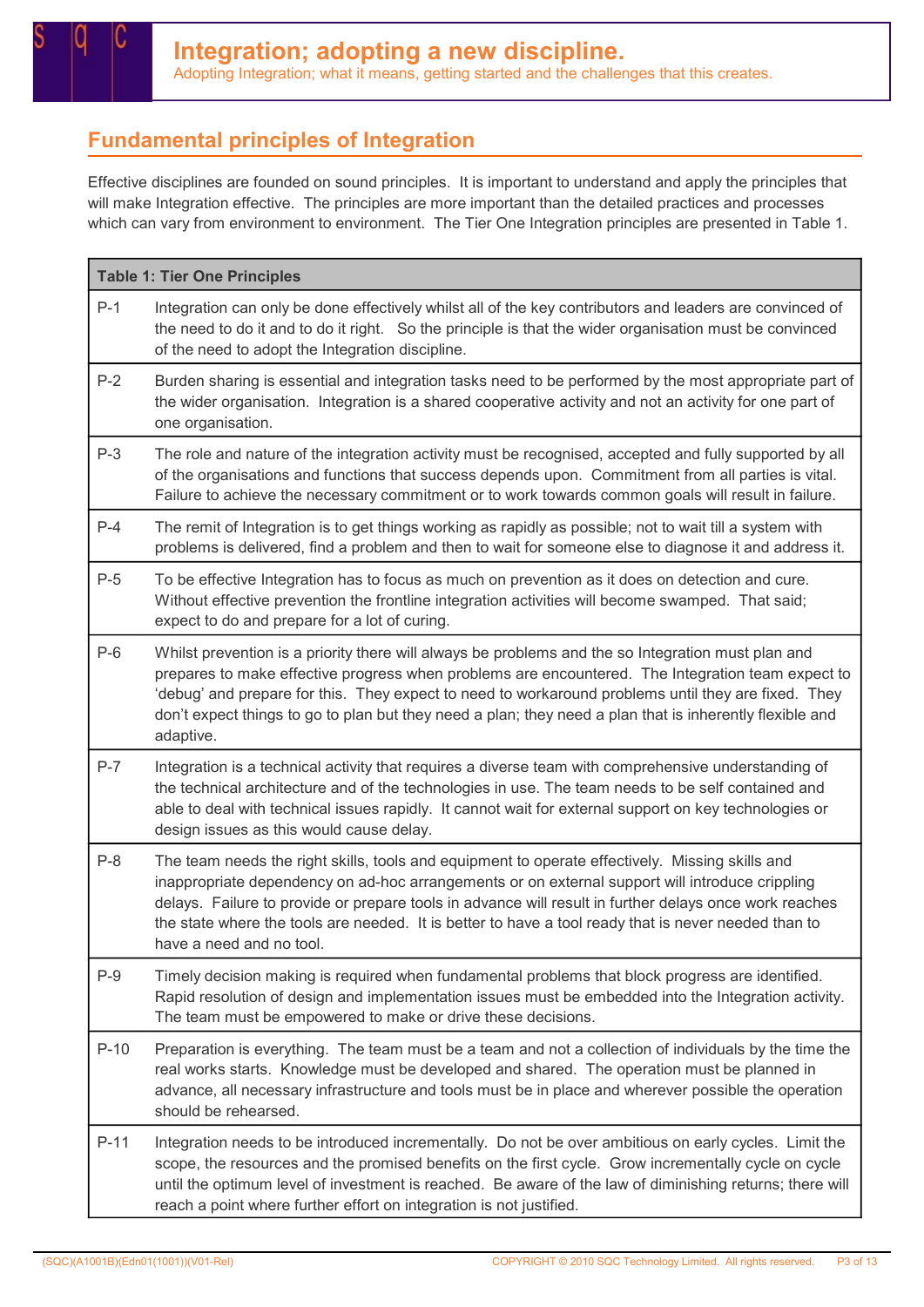#### Table 1: Tier One Principles

P-12 The investment in integration must reflect the benefit delivered. Monitor the returns achieved and adjust subsequent cycles accordingly. The next cycle may warrant more or less effort expended on Integration. As the supply chain improves solutions may come together smoothly. On the other hand a major technical change may warrant further effort.

#### Summing Up

The Integration discipline involves the adoption of relatively novel approaches not traditionally seen in complex IT programmes. It requires collaborative working across supplier teams. It requires a risk mitigation approach; work out where things are likely to go wrong and focus on prevention and preparation to cure. The essential features of an Integration discipline are embodied in the principles of Integration. The more effectively these principles are applied the more effective will Integration be.

# 3. Challenge One - The politics of integration.

Good ideas are fine but implementing them in the real world is complicated by all sorts of issues like funding and politics and people having far too much to do and alternative agendas and differences of opinion and contractual arrangements. Attending to these issues at the start of the process is very important. Success depends upon this being a joint enterprise involving all of the key parties working to a common purpose.

#### We want to be working with the converted and committed!

The initial hurdle is gaining general acceptance that Integration is a necessary evil. Do not be surprised to have to deal with the argument that goes:

If things go well in the normal processes then Integration will not add anything; it is a waste of money, of time and a distraction for overloaded resources that could be doing useful work. If things do go wrong then we will sort them out.

The obvious response is that this is exactly the mind set that creates the problems that need to be tackled. However a more conciliatory approach may be necessary.

A decision to do Integration is a decision to do something that Tom Demarco and Timothy Lister described as a Risk Mitigation Activity in their book on risk management [reference 2]. It is an upfront investment to reduce the impacts of something that might happen. Experience here shows that in the integration domain we could justifiably substitute "is highly likely to" for "might". It is necessary to win people over, to convince them that mitigation is worth doing. A argument to be made that there will be an overall benefit from investing in Integration. The more resource that it is proposed to invest on an untested approach the harder it is to make a convincing argument. This tends to favour incremental adoption; only investing more effort when benefits have been demonstrated.

As to the parties that need to be won over. Firstly there is the Programme Manager or Programme Management team. Hopefully that might be you; the reader. Assuming we have converts there then who else needs convincing? The simple answer is all parties that will be required to be involved in planning, preparing for and delivering both prevention and cure activities. That can be a lot of people in many diverse organisations and teams. They all need converting.

When we have done we will have converts in many disciplines; programme managers, technical architects, delivery managers, development leads, infrastructure specialist, developers, requirements leads, test managers, designers, testers and end users. We need to convert the leaders and the doers in each area. Some will be active participants, some will need to engage with, work alongside or support a new discipline and a new step in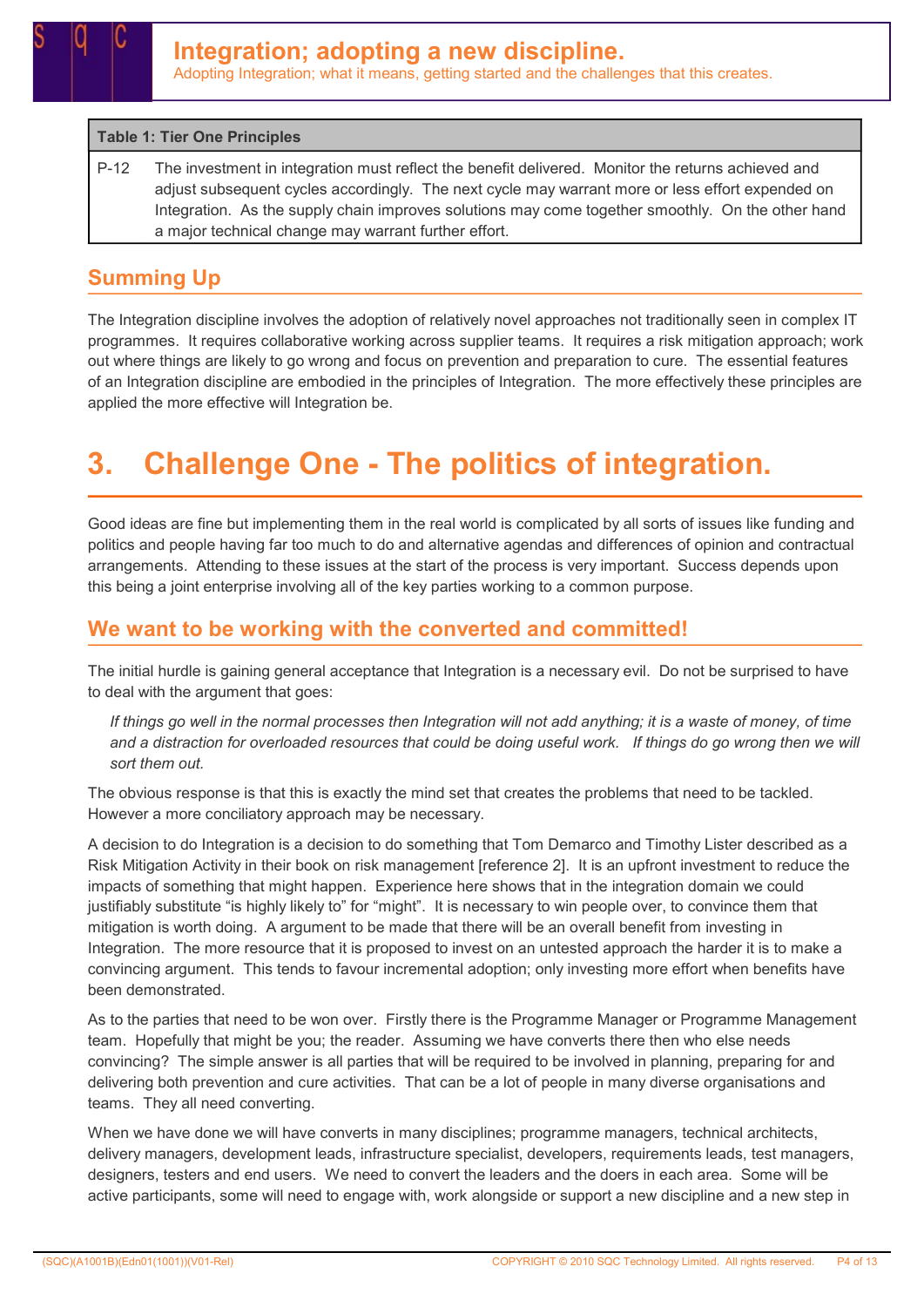the delivery dance. Once people are convinced of the need for something better and understand the benefits we then have the right environment in which to practice Integration.

### You can't ignore commercial issues.

Much as we may want to we can't ignore the fact that where the are different organisations involved there will be commercial factors to be considered. The cooperative nature of integration blurs boundaries creates unpredictable, unseen and potentially inappropriate migration of costs. It can transfer risk from one organisation to another and it can mask where contractual responsibilities sit. Again these are factors that must be recognised, fully understood and tackled or avoided if Integration is to be a success.

One final point. Though these issues are raised as factors that come into play where commercial arrangements are involved they can also surface in large organisations where there are effectively separate units that operate on a quasi commercial basis. In such situations they need to be treated as if separate companies were involved.

#### Principles to overcome political issues.

Table 2 lists principles that address concerns related to the political environment that Integration is to be applied in. Whilst they generally remain relevant during the ongoing delivery of Integration they are particularly important during the early adoption of it as a new discipline. Applying these principles will hep to ensure that political issues do not derail the efforts to introduce Integration.

| Table 2: Tier Two Principles: Establish the right environment |                                                                                                                                                                                                                                             |  |
|---------------------------------------------------------------|---------------------------------------------------------------------------------------------------------------------------------------------------------------------------------------------------------------------------------------------|--|
| P-A1                                                          | Explicitly tackle the political issues around adopting Integration as part of the process. It involves<br>investment of time and resources and changes to the way things are done. If the political element is<br>not tackled it will fail. |  |
| $P-A2$                                                        | Understand and monitor the level of belief in Integration present in each key player and each team<br>involved in or touched by Integration.                                                                                                |  |
| $P- A3$                                                       | For each function that should contribute to or support the integration activities understand and monitor<br>both its willingness to and its ability to contribute the necessary resources.                                                  |  |
| $P-A4$                                                        | Consider any commercial and contractual factors that could inhibit what can be achieved. Address<br>them or recognise them as limitations.                                                                                                  |  |
| $P-AS$                                                        | Ensure the ambitions for Integration and the plan of what is to be undertaken reflect the reality of the<br>belief and commitment of the parties involved and any other limitations.                                                        |  |
| $P-AG$                                                        | Adopt an incremental approach to build more belief and more commitment and hence more scope to<br>operate based on a demonstration of effective results.                                                                                    |  |

#### Summing up.

Recommending compliance with the principles listed in Table 2 is about as far as we can go in this article on suggestions for overcoming political and commercial issues. This really is an area where each case will be very different and the people involved will need to work out how to apply these principles and other measures to best effect to ensure that Integration has comprehensive support across the organisation.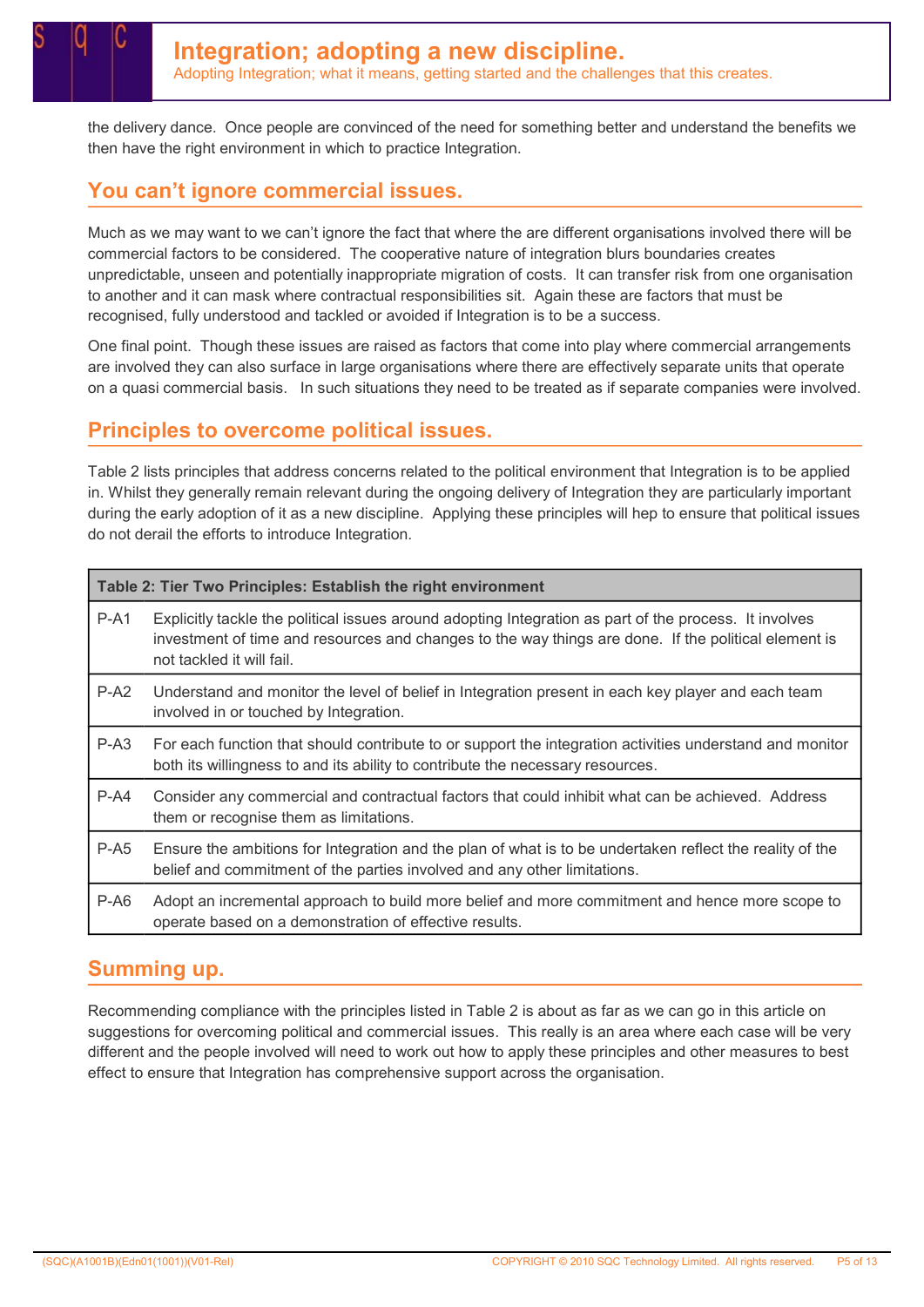# 4. Challenge Two - Organising and mobilising for Integration

Generally existing organisations by their very nature will not provide a suitable structure for delivery of effective Integration. Remember that one of the principal sources of integration issues are problems that span the boundaries of existing organisational units. So once the political environment is receptive it is necessary to address the issue of getting the right organisation in place. Once the desired organisation is understood there is also the challenge of mobilising the people to turn it from a theoretical organisation into a functioning entity. These topics are discussed in this section.

#### How do we marshal and organise our troops?

We do not have and cannot conceive of a simple cookbook guide "How to organise Integration". The challenges vary so much from programme to programme and from organisation to organisation. As we look at different cases we will see varied structures and we will find teams with similar names that have very different functions, strengths and weaknesses. In some cases the challenge to integrate a system will sit within one company or department with a coherent leadership function; in others it will span boundaries between companies and units directed by different leaders with different objectives.

This diversity makes it impossible to define a prescriptive organisational approach. It just would not work well in all but a few cases. As with any endeavour the organisation and plan need to be built to match the mission and the environment<sup>1</sup>. Again to assist we have to move away from prescription and look at generally applicable principles.

### Organisation principles

Effective Integration depends on small teams with focussed objectives. Furthermore it is the composition of the team that determines whether or not it is capable of delivering the necessary tasks within appropriate time frames. Table 3 lists the principles that lead to an organisation able to deliver Integration.

| Table 3: Tier Two Principles: Organising and mobilising |                                                                                                                                                                                                        |  |
|---------------------------------------------------------|--------------------------------------------------------------------------------------------------------------------------------------------------------------------------------------------------------|--|
| $P-B1$                                                  | Use virtual teams to glue the organisations together and bring all the necessary skills and knowledge<br>to bear on the problem. Integrate the organisation before attempting to integrate the system. |  |
| $P-B2$                                                  | Build on a core team to provide a common established approach and ensure the work is organised<br>and driven.                                                                                          |  |
| $P-B3$                                                  | Use experienced respected people to ensure the teams are credible and effective.                                                                                                                       |  |
| $P-B4$                                                  | Involve key players so that they support the wider effort.                                                                                                                                             |  |
| $P-B5$                                                  | Ensure teams are teams in more than name gaining the massive increase in effectiveness that a team<br>has over a collection of individuals.                                                            |  |
| P-B <sub>6</sub>                                        | Mobilise and sustain for the full campaign to get effective delivery of preparation activities and follow-<br>up activities which are essential if the core integration is to be a success.            |  |
| $P-B7$                                                  | Align small teams with the risk profile to allow the team to focus and to provide each with a clear set of<br>objectives.                                                                              |  |

1 A recurring source of failure, particularly in the software industry, is an attempt to take an off-the-shelf method, the latest "silver bullet" and apply it unchanged when it does not fit the organisational structure, the problem to be solved and the dynamics of the operation.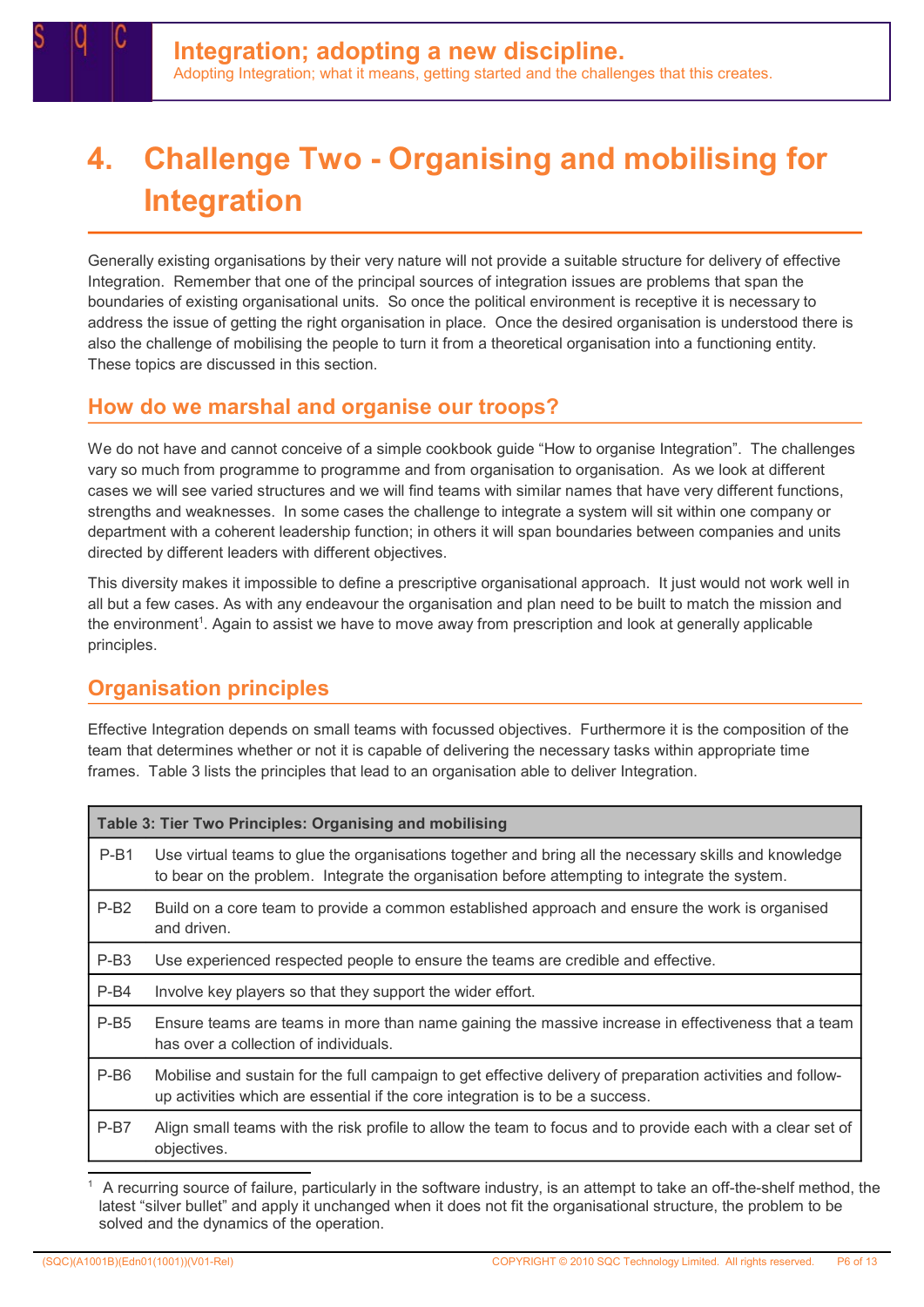#### Table 3: Tier Two Principles: Organising and mobilising

P-B8 Respect natural leadership and team dynamic constraints to ensure the team remains coherent and effective.

#### Getting the troops mobilised is important and can be difficult.

It is all well and good specifying on paper the virtual teams and the membership of the teams however that does not mean the teams exist in the real world. People will have established remits and well established calls on their time. New demands on their time to do novel things will tend to be low on their priority lists. Each time a cycle of Integration starts there is a need to ensure each of the teams actually mobilises and does the work allocated to it. During the first few cycles as Integration is being introduced this will be a big challenge.

Mobilisation needs to be managed; it is not safe to assume it is happening. Assumptions lead to the shocking discovery that two months into the implementation cycle and three weeks from component delivery a virtual team has done no material work.

#### Principles to ensure mobilisation

Mobilisation is evidenced by two things. Firstly confidence that the members of the team are functioning as a team and secondly the appearance of the material outputs required by the project. The team building aspects are discussed here; the generation of the right outputs at the right time is discussed later in this article.

The overarching principle is that teams must have formal kick off events and that the operation of the team itself should be monitored to ensure that it survives and does not disintegrate. The principles given in Table 4 break this down into the next level of detail.

| Table 4: Tier Two Principles: Organising and mobilising                                                                                                                                                                                                                                                                                                                                                                                                                 |                                                                                                                                                                                                                                                |  |
|-------------------------------------------------------------------------------------------------------------------------------------------------------------------------------------------------------------------------------------------------------------------------------------------------------------------------------------------------------------------------------------------------------------------------------------------------------------------------|------------------------------------------------------------------------------------------------------------------------------------------------------------------------------------------------------------------------------------------------|--|
| $P-C1$                                                                                                                                                                                                                                                                                                                                                                                                                                                                  | Hold a formal kick-off session for each team on each cycle to mark the start of operation of the team<br>on the new piece of work.                                                                                                             |  |
| $P-C2$                                                                                                                                                                                                                                                                                                                                                                                                                                                                  | Work with the team lead to actively manage the mobilisation of the teams ensure team members<br>apply the attention and time required to the objectives of the team.                                                                           |  |
| $P-C3$<br>Work with the team lead to actively monitor the operation of the team. Monitor the occurrence of team<br>activities and the participation in these activities. Look for signs of decay.                                                                                                                                                                                                                                                                       |                                                                                                                                                                                                                                                |  |
| $P-C4$<br>Identify where external factors are inhibiting the participation of an individual and tackle the issues.<br>Options for tacking this type of issue include removing the obstacles, replacing the team member or<br>reshaping the teams work so that individual is not required and can be removed. Reshaping may<br>involve transferring responsibility to another team or it may mean explicitly taking an item of work that<br>should be done out of scope. |                                                                                                                                                                                                                                                |  |
| $P-C5$                                                                                                                                                                                                                                                                                                                                                                                                                                                                  | Identify reluctant participants and respond to this reluctance do not ignore it. Options for tackling<br>reluctance are to replace the individual, to change their mind or to reshape to remove that teams need<br>for an person in that role. |  |

#### Summing up.

The importance of correct organisation and effective mobilisation can not be over emphasised. Getting the right organisation operating in the real-world is the biggest single contributor to success. The right people in the right groups with the right remit makes all the difference. Furthermore in light of its importance the principles around organisation and mobilisation are discussed in more detail in a separate article in this series [reference 3].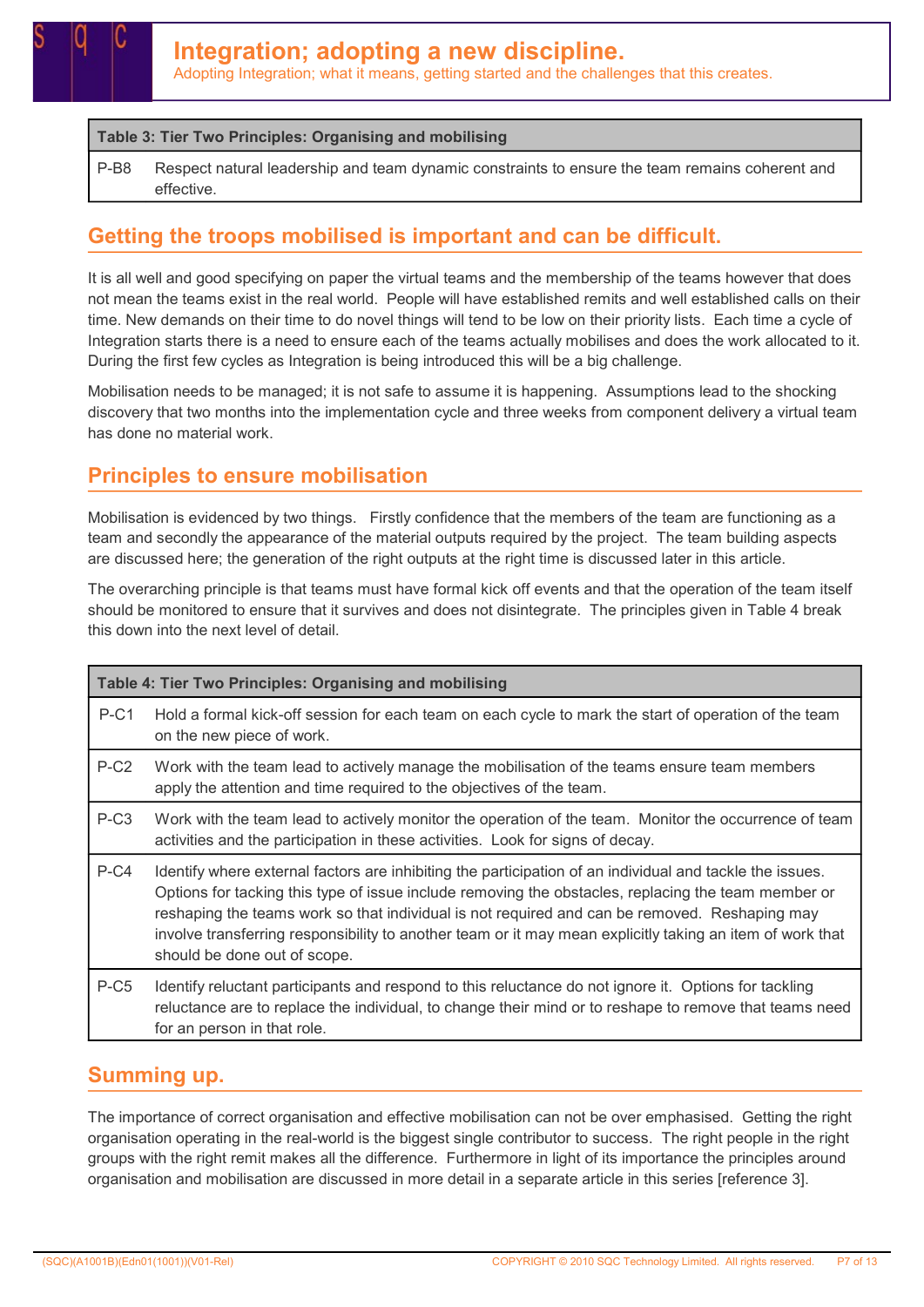

# 5. Challenge Three - Working out the right things to do and working it out early enough.

It is vital to identify the right things to be done. It is also vital to do this early enough in the delivery cycle to allow activities to be effective. It is unfortunate to identify that a design walkthrough needs to be orchestrated two weeks after the implementation of the design has started. Both of these matters are challenging; particularly when adopting the practice for the first time. The timing issue is particularly problematic as the there may be a perception that integration activities only start when the components are delivered and that is long way off.

This section describes the framework that can be used to ensure these aspects are managed.

#### How do we identify what to do?

Determining what should be done is not just a matter of what could be done it is also a matter of rating the relative merit of each item. There will always be more that could be done than can be done with the people and time available. This can be hard for experienced teams. For organisations that are trying Integration for the first time it is more problematic. Without prior knowledge of the art of the possible and without experience of what works and what doesn't in a particular organisation it is even more difficult to decide what to do. New starts run the risk of being late in deciding what to do and of picking the wrong things to attempt.

#### Principles that assist in identifying the right tasks.

Table 5 list the principles that help to ensure the right tasks are identified and selected. This table does not attempt to catalogue specific types of Integration tasks. Rather it outlines the framework around their selection. Separate sources describe the types of tasks that can occur within an Integration cycle.

| Table 5: Tier Two Principles: Identifying what to do |                                                                                                                                                                                                                                                                                                                                                                                                                                                                                                                               |  |  |
|------------------------------------------------------|-------------------------------------------------------------------------------------------------------------------------------------------------------------------------------------------------------------------------------------------------------------------------------------------------------------------------------------------------------------------------------------------------------------------------------------------------------------------------------------------------------------------------------|--|--|
| $P-D1$                                               | Integration as a whole needs a clear remit; one that is clear to all involved and to the wider community<br>participating in the programme. It is important that it is very clear what it covers and what it does not<br>cover. The remit needs to be tight and focussed on preventing Integration issues sinking the<br>programme. Integration should not become a name used for a wider ad-hoc collection of activities.<br>There should be a written remit or brief that summarise what Integration is and what ir is not. |  |  |
| $P-D2$                                               | Integration task selection must focus on risk. There must be explicit identification of he sources of<br>integration risk. They must be ranked. Tasks to tackle them are generally planned starting with the<br>highest ranked risk.                                                                                                                                                                                                                                                                                          |  |  |
| P-D <sub>3</sub>                                     | Task selection needs to address prevention and cure. As much if not more attention is given to<br>actions that will prevent problems being present in the delivery as on actions that will detect and<br>remove problems.                                                                                                                                                                                                                                                                                                     |  |  |
| $P-D4$                                               | Identify preparation tasks in detail. Tasks can not be executed effectively and quickly without<br>adequate preparation. Preparation needs to be done in advance; not when the primary task is due.<br>Identifying what to do must also identify all of the preparation required to support the task.                                                                                                                                                                                                                         |  |  |

#### When should we identify what to do?

Identification of integration threats and the selection of the tasks to address them needs to be done early. Why? Firstly because some of the most effective things that can be done are only effective if they are actually identified and done early. This characteristic means that missing the boat is easily done. Secondly they it needs to be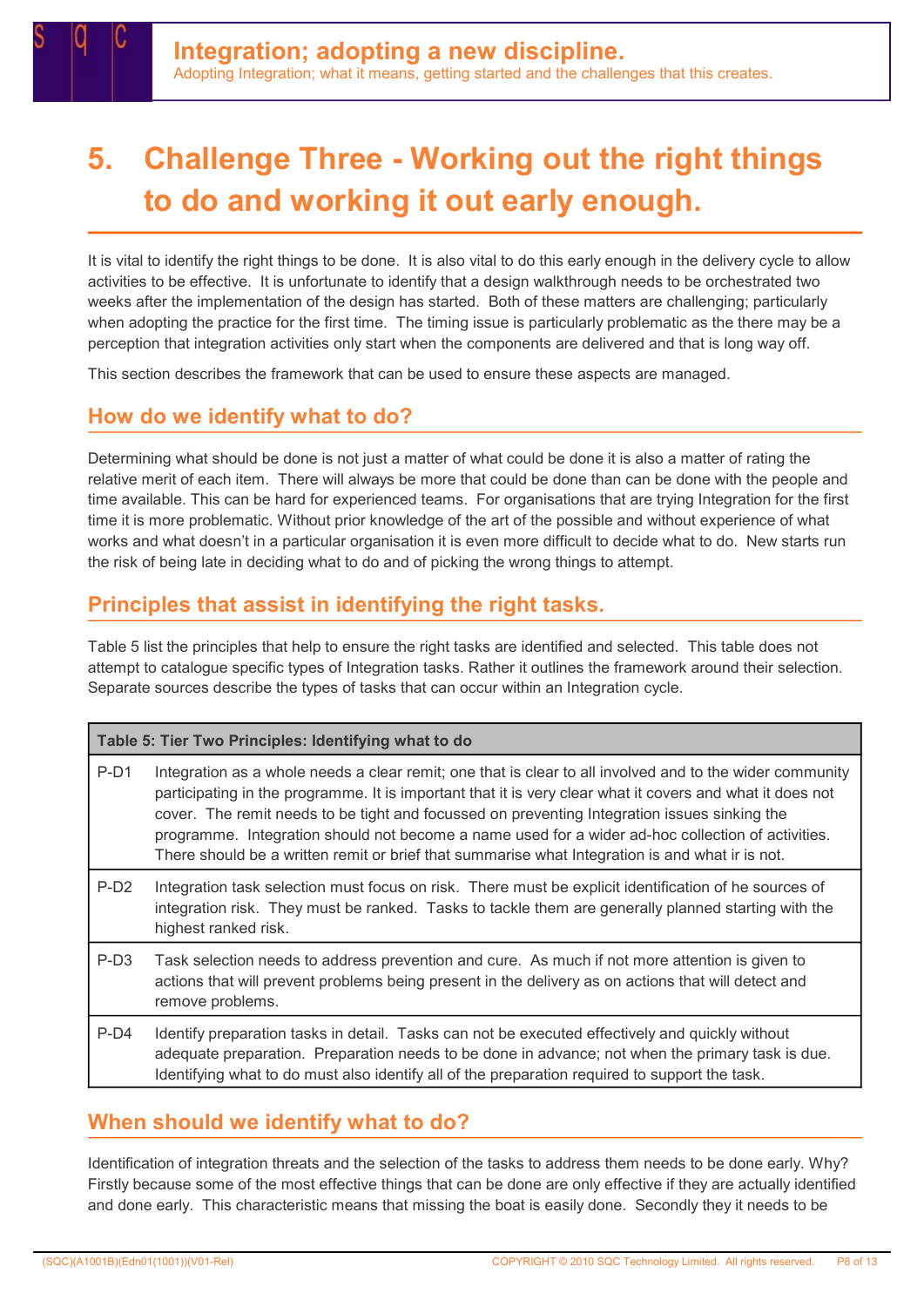done early because the time taken to get ready for some Integration tasks can be significant. If they are not identified early enough then there will not be time to prepare and things will not be ready in time.

How early is early? This is quite a complex issue. There are four factors to be considered (a) the point when implementation design will start, (b) the point when deliveries for integration will commence (c) the point at which the high level design is available and (d) the point at which the programme should achieve Convergence [reference 4]. Factors (a) and (b) work to bring the scheduling of the analysis forward.

- Integration mainly works with the detail of how things will operate. It is interested in high level architectural designs but the it takes a major interest in detailed design and beyond. So identification of the tasks that form the Integration workload need to be complete before much of the implementation design has started. The reason for this is that some of the identified tasks may aim to intercept and influence or oversee these implementation designs. Once the designs are done the opportunity is lost. So this dependency around (a) indicates the end date of the Integration analysis should be some time before the planned start date for implementation designs.
- Integration works intensely on the delivered components. This work has a long chain of preceding work. Everything that is to be done to the delivered system should have been defined, planned, prepared and rehearsed by the time the components arrive. So this relationship wants the initial analysis to be done in time for all of the preparation to be completed in time. However as the length of time required for preparation is not known until the analysis is done. So this dependency around (b) requires a safety first approach; the start date for the analysis needs to be at the very start of the project.

It can be seen that these two factors drive the scheduling of Integration analysis to be as soon as possible. As early as possible to reduced the impact of preparation time and offers the best chance of being complete before implementation design commences. In contrast to factors (a) and (b) the nature of (c) and (d) work to delay the analysis.

- Firstly there is (c) and the need for the high level design to exist. Integration is about putting together the bits that the design partitioned the system into and making them work together as intended. Integration analysis is about identifying the risks in that and mitigating them. Until the high level design exists this cannot be done. So the earliest that the analysis can start is when the high level design exists.
- The second factor that pushes for delay is (d) a dependency on Convergence. Having the high level design is one thing; but if that design along with the project requirements, delivery schedule, test plans and budget are not all aligned then what is to say it has any validity? A lack of alignment between any two or more of these key elements may mean change<sup>1</sup>. The design may change to save time or cut costs or to meet some requirement. Therefore care needs to be taken not to expend too much effort on the analysis in areas where there is a significant likelihood of change.

So with two factors pushing for a starting as early as possible and two pushing for delay what is the best time to carry out the analysis? Generally the optimum time for performing the analysis for the programme is around the time that Convergence is being achieved<sup>2</sup> The exceptions are where it can be seen that this is too late for one of the other constraints; when implementation design will start sooner or when it is obvious there will not be enough time to prepare before delivery. When this happens then consideration should be given to performing time critical parts of the analysis earlier. If this does not work then the full analysis may have to be done and any changes addressed with a rework of the analysis.

#### How do we ensure the analysis is done on time?

Knowing when the analysis should be done does not mean that it will be done in time. There are many tasks in projects and programmes of work that have well known deadlines. They still miss them. Why is the Integration

<sup>1</sup> In fact the Integration work and plan itself also needs to align wit the other elements. If the best fit plan that can be developed leaves major integration threats untreated due to some external constraint then it can be argued that the programme has not converged.

 $2$  In some case it may be possible to partition the system and as each area converges undertake the analysis for that area.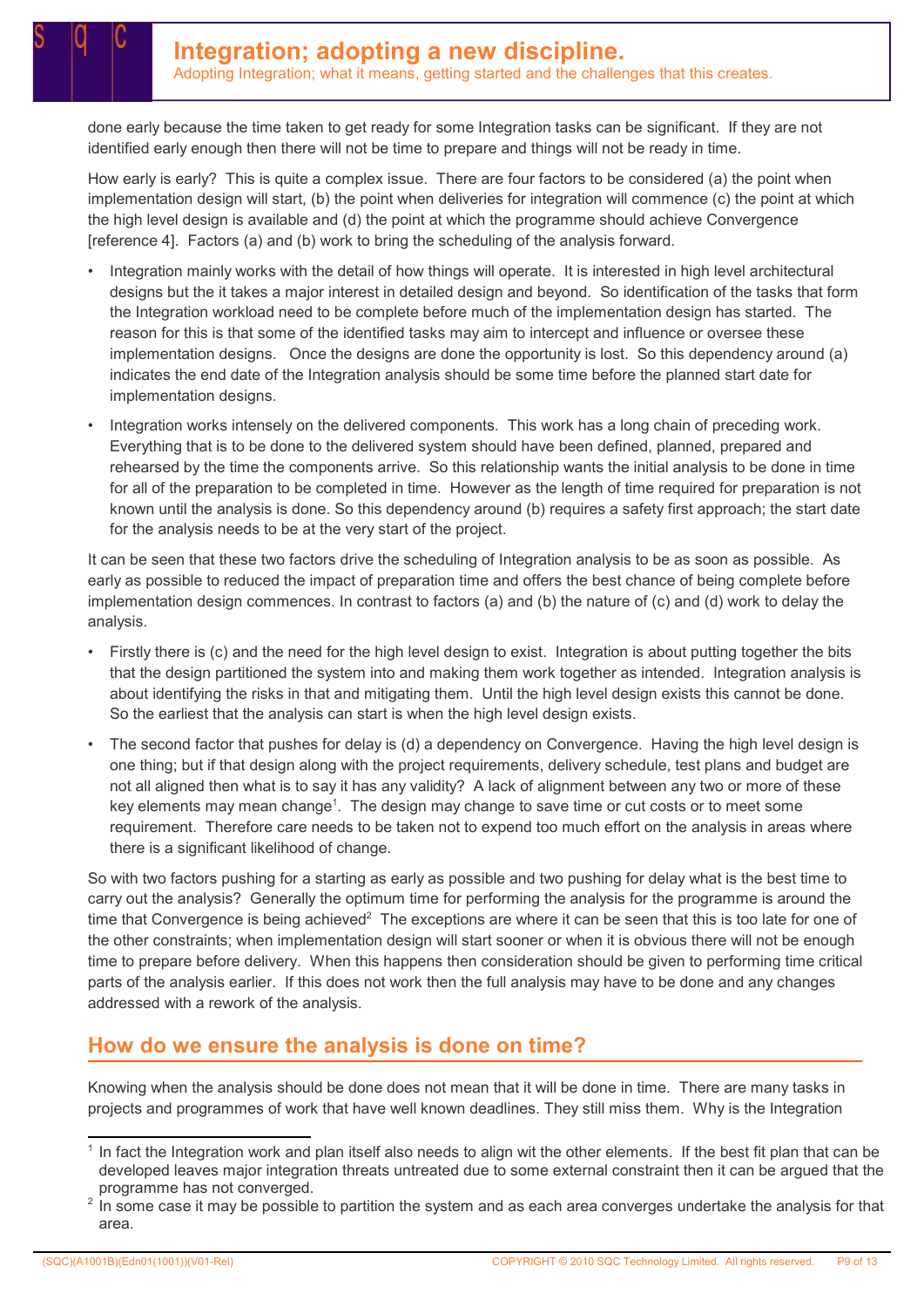analysis task, or any Integration tasks for that matter, going to be different? Why does it always hit its deadline? The answer is that left to its own devices it will not be any different. Left to its own devices it will be later or on time but partial; just like the other tasks in the programme. Intervention is required to ensure progress.

The analysis activity needs active delivery management. What this actually means depends upon the scale and complexity and difficulty of the analysis tasks. The more there is to do, the more people that are involved and the harder it is to do the more closely it will need managing. The fundamentals involve identifying what needs doing, working out the rate at which it needs to complete, ensuring visibility of actual progress and a feedback loop to address slow completion.

### Principles that assist on-time completion.

This article is not about effective delivery management; however Table 6 list a small number of principles that lead to an ability to provide effective delivery management on an activity.

| Table 6: Tier Two Principles: Ensuring on-time completion of the analysis                                                                                                                                                                                                                                                                                                                                                                                                                                                                                     |                                                                                                                                                                                                                                                                                                                                                                  |                                                                                                                                                                                                                                                                                                                                                                                                                                   |
|---------------------------------------------------------------------------------------------------------------------------------------------------------------------------------------------------------------------------------------------------------------------------------------------------------------------------------------------------------------------------------------------------------------------------------------------------------------------------------------------------------------------------------------------------------------|------------------------------------------------------------------------------------------------------------------------------------------------------------------------------------------------------------------------------------------------------------------------------------------------------------------------------------------------------------------|-----------------------------------------------------------------------------------------------------------------------------------------------------------------------------------------------------------------------------------------------------------------------------------------------------------------------------------------------------------------------------------------------------------------------------------|
| $P-E1$                                                                                                                                                                                                                                                                                                                                                                                                                                                                                                                                                        | Clearly scope the work to be done. Do this early enough so that on-time delivery can be planned and<br>sufficient resource applied.                                                                                                                                                                                                                              |                                                                                                                                                                                                                                                                                                                                                                                                                                   |
| $P-E2$<br>Partition the work into separate final deliverable items. Where appropriate identify intermediate<br>deliverables that contribute to the final deliverables. Allocate a value to each item so aggregate output<br>can be tracked.                                                                                                                                                                                                                                                                                                                   |                                                                                                                                                                                                                                                                                                                                                                  |                                                                                                                                                                                                                                                                                                                                                                                                                                   |
| $P-E3$<br>Define objective measures of the completeness and quality of each deliverable.<br>$P-E4$<br>Establish, maintain and clearly publish the time window within which the work should be performed.<br>This is a joint responsibility between the people doing the work and the sponsor of the work. Have off<br>set windows for different aspects of the work. This provides clarity on start dates; people know if they<br>have not started that they are behind. This provides clarity on end dates; people can tell if they are<br>going to be late. |                                                                                                                                                                                                                                                                                                                                                                  |                                                                                                                                                                                                                                                                                                                                                                                                                                   |
|                                                                                                                                                                                                                                                                                                                                                                                                                                                                                                                                                               |                                                                                                                                                                                                                                                                                                                                                                  | $P-E5$<br>Schedule tasks to achieve the work to obtain a plan. Plot the forecast trajectory of the cumulative<br>value provided by completed deliverables. If the forecast does not show 80% of the value being<br>achieved by 50% of the way through the window then either reschedule tasks or accept that the target<br>duration is unlikely to be met. In the later case there is a need to revise plans at the parent level. |
| $P-E6$<br>Track actual completion value against the forecast and intervene on under performance.                                                                                                                                                                                                                                                                                                                                                                                                                                                              |                                                                                                                                                                                                                                                                                                                                                                  |                                                                                                                                                                                                                                                                                                                                                                                                                                   |
| $P-E7$                                                                                                                                                                                                                                                                                                                                                                                                                                                                                                                                                        | Have a competent and empowered individual responsible for delivery management. It is there job to<br>confirm the schedule is one likely to be met, to track divergence from the plan, to ensure those doing<br>the work do not fail to notice divergence and to intervene should intervention be required to avoid<br>slippage in schedule, coverage or quality. |                                                                                                                                                                                                                                                                                                                                                                                                                                   |

#### Summing up

Selecting the right tasks requires a common understanding of the remit of Integration, of the need to focus on risk and an understanding that prevention is preferable to cure and that preparation is very important. Ensuring this selection is done on time involves understanding that ideally it needs to be done as soon as possible but that this is generally constrained by the need for the programme to achieve convergence. It also involves recognising that, like any complex activity, it requires partitioning, forecasting, tracking and management if it the timescales it delivers in are to match the expectations of when it will deliver.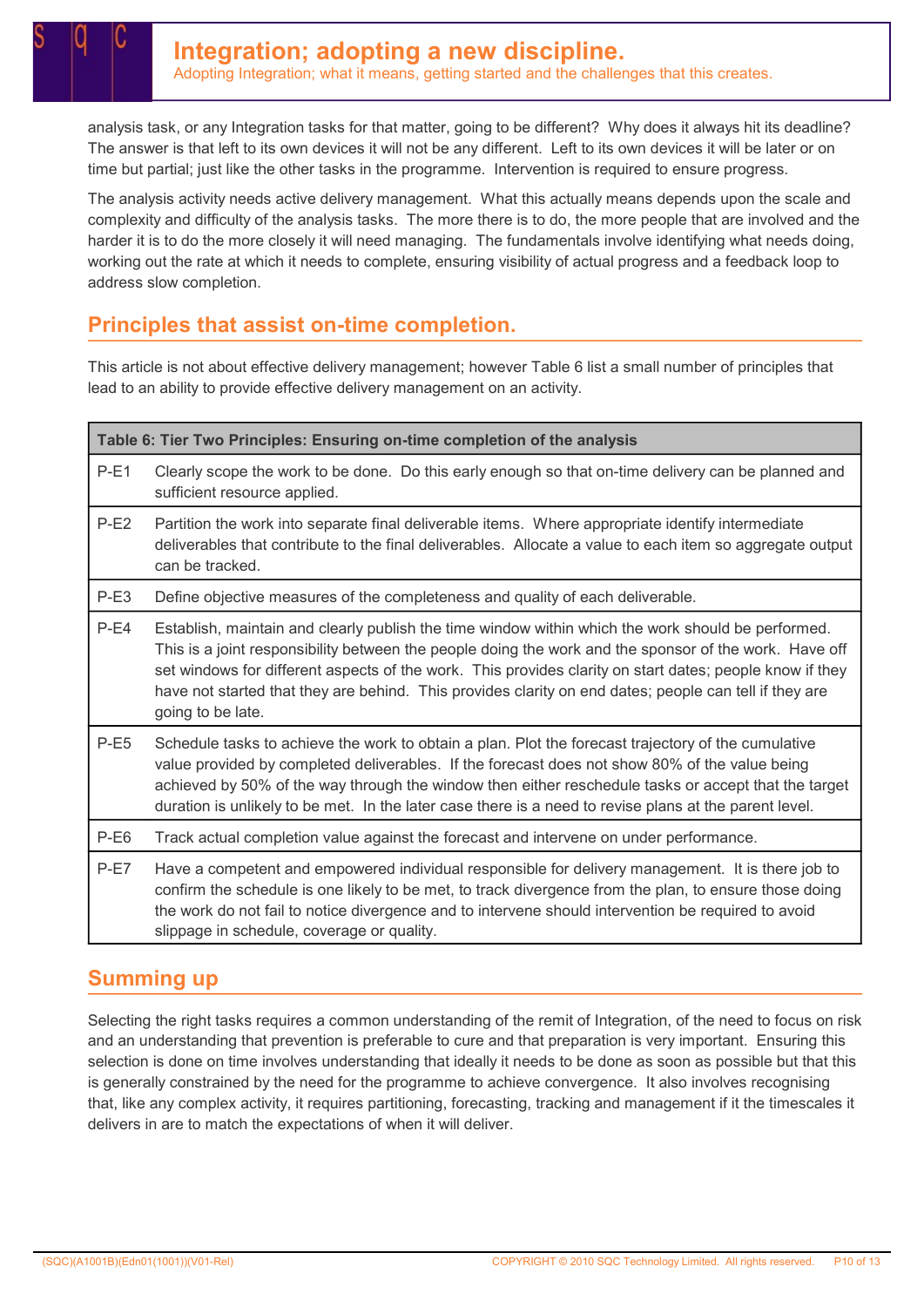# 6. Challenge Four - Executing on-time and effectively in a hostile environment.

There is a very serious risk that the tasks selected to make up the Integration effort will not be done on time or may not be done comprehensively yet be declared finished. Whilst not unique to Integration this risk needs to be dealt with effectively else attempts at Integration will have a negative rather than a positive effect.

For Integration there are two main factors generating this risk. Firstly preparation and prevention tasks are vulnerable because if they are not done or done completely there are no immediately visible effects. These are supplementary tasks, unlike tasks that produce designs and write code, and so may be more susceptible to slip or partial completion<sup>1</sup>. Secondly the cure activities that identify diagnose and fix issues are always technically challenging and suffers extensively from friction, uncertainty, fluidity, disorder and complexity [reference 5]. The unexpected or the unforseen derail and delay activities far more than anyone expects.

For these reasons, particularly during initial cycles, Integration has the potential to become a failed discipline. Slippage or incomplete preparation and prevention combined with delays and problems during diagnosis and cure can mean that the entire exercise fails to deliver the benefits required to justify its application. Hence there needs to be a tight focus on ensuring the tasks selected are actually fully performed on time.

#### What makes for success?

We will it take as read that we have chosen the right tasks and built then into the Integration plan of work. Task identification was covered in the previous section and information on the types of tasks that make up an Integration effort is provided elsewhere. Now given that the right tasks have been chosen what else has to be done to ensure success?

Prevention and preparation activities are largely influenced by factors under the control of the teams performing the Integration. The on-time execution of these tasks have relatively few dependencies on external deliverables; in most case delays in external activities means a natural movement in the deadline for the Integration work. Their on-time effective delivery depends on the Integration teams delivering the work on-time. The main influences here are team performance and effective delivery management.

For the diagnosis and cure activities dominant factor is the nature of the environment within which Integration operates. The two most significant characteristics of the environment tends are (a) trying to work on complex software that has just come together for the first time and thus does not work and (b) highly unpredictable delivery profiles that diverge from the planned schedules. Given this success in this phase is highly dependent upon:

- **Flexibility**
- Preparedness.
- Aggressive front loaded delivery.
- **Parallelism**

In this phase of the operation the dominant factors are these approaches combined with the team performance. Traditional delivery management is less significant because of the fluid nature of the tasks and activities being undertaken.

<sup>1</sup> It may seem hard to conceive that anything is more susceptible to slip and partial work than systems design and implementation tasks but sadly it is often the case that supporting tasks, for example test preparation, do suffer more than the mainstream delivery tasks. It is an interesting fact that this may go unnoticed as the impacts are less directly visible than a missing search facility on a system.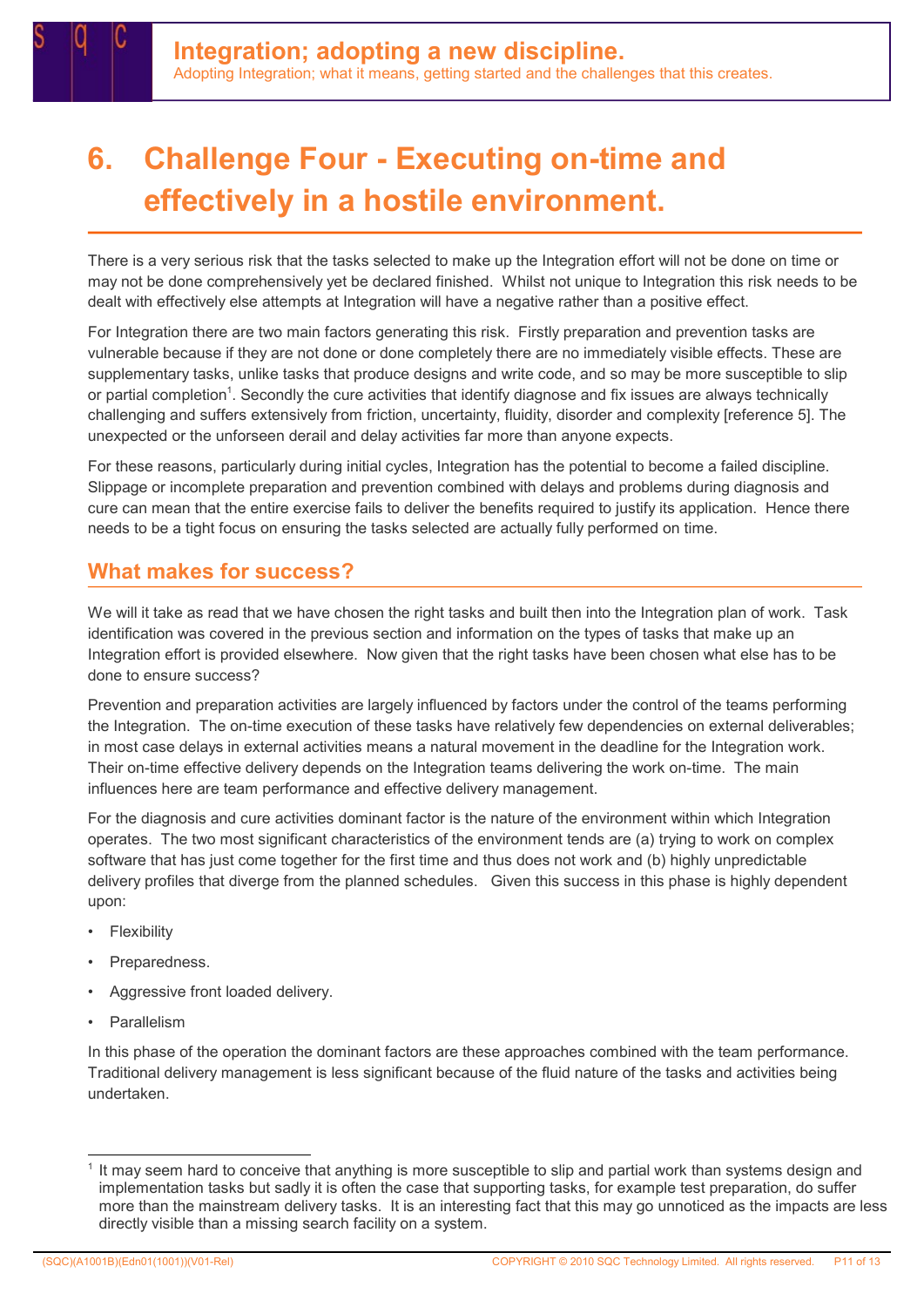### Principles for effective execution.

These issues are embodied in the principles listed in Table 7.

#### Table 7: Tier Two Principles: Assure delivery

| $P-F1$ | Integration requires effective delivery management of the task set making up the Integration effort.<br>This must cover preparation, prevention and execution. Proactive delivery management from the<br>very start is a must. The same approaches that need to be applied to the delivery management of<br>the analysis task need to be applied on a larger scale to the execution exercises.                                                                 |  |  |
|--------|----------------------------------------------------------------------------------------------------------------------------------------------------------------------------------------------------------------------------------------------------------------------------------------------------------------------------------------------------------------------------------------------------------------------------------------------------------------|--|--|
| $P-F2$ | Flexible plans and adaptive behaviour are required particularly during execution, when much will not<br>occur as external plans claimed it would, flexibility and adaptability are essential. Plans should allow<br>for variations in the sequences in which input dependencies occur and for failures of elements of the<br>system and of the integration of elements of the system.                                                                          |  |  |
| $P-F3$ | Diagnosis and cure activities need to be very flexible so that they can make progress when<br>dependencies are not met or unforeseen dependencies are identified. A set of independent activities<br>that tackle the problem from multiple bottom-up and top-down perspectives should be planned. Each<br>such activity should have alternative methods planned so it is less likely to be blocked by the<br>inevitable disorder and problems that will occur. |  |  |
| $P-F4$ | Have alternative methods of achieving each technical task. There are always unforseen reasons<br>why something that should work does not when it is applied in anger. If there is no alternative<br>method then you are stuck. So each task or sub-task should have multiple ways of doing it identified<br>in advance.                                                                                                                                        |  |  |
| $P-F5$ | Work out in advance how everything is to be done.                                                                                                                                                                                                                                                                                                                                                                                                              |  |  |
| $P-F6$ | Prepare everything that can be prepared. All necessary knowledge, infrastructure and tools must be<br>in place. The only things that anyone should have to wait for are the delivery of the thing to be<br>integrated and the delivery of any changes to it.                                                                                                                                                                                                   |  |  |
| $P-F7$ | Everything that could be rehearsed is rehearsed. Rehearsals identify problems that can then be<br>fixed before they impact delivery.                                                                                                                                                                                                                                                                                                                           |  |  |
| $P-F8$ | Prepare for high intensity front loaded execution. The execution plan should be prepared and the<br>available resources matched to the tasks to be done so as to complete 80% of the integration tasks<br>that become available for execution in 20% of the available time frame and all of them before half the<br>time is expended. Inevitably this will slip but the aggressive plan should help to minimise the fall-out<br>beyond the allocated window.   |  |  |
| $P-F9$ | Plan and organise for massively parallel activity. Ensure that it is not the availability of people, logical<br>resources such as accounts nor concrete resources such as equipment or licenses that limits what<br>can be done in parallel.                                                                                                                                                                                                                   |  |  |
| P-F10  | Monitoring and intervention. Implement a system for detecting failing tasks and for applying effective<br>intervention to prevent their failure. Particularly when operating at scale there will be teams with<br>different levels of skill and experience at Integration. Some tasks may prove to be beyond the<br>capabilities of the virtual team allocated to the task and intervention by a more senior team will be<br>necessary to correct this.        |  |  |

### Summing Up

Integration tasks become very critical because so much downstream activity depends upon these tasks achieving their objectives. Ensuring they are executed effectively and on-time is very important. Prevention and preparation tasks are vulnerable to being displaced by other activity with a more visible short term impact.